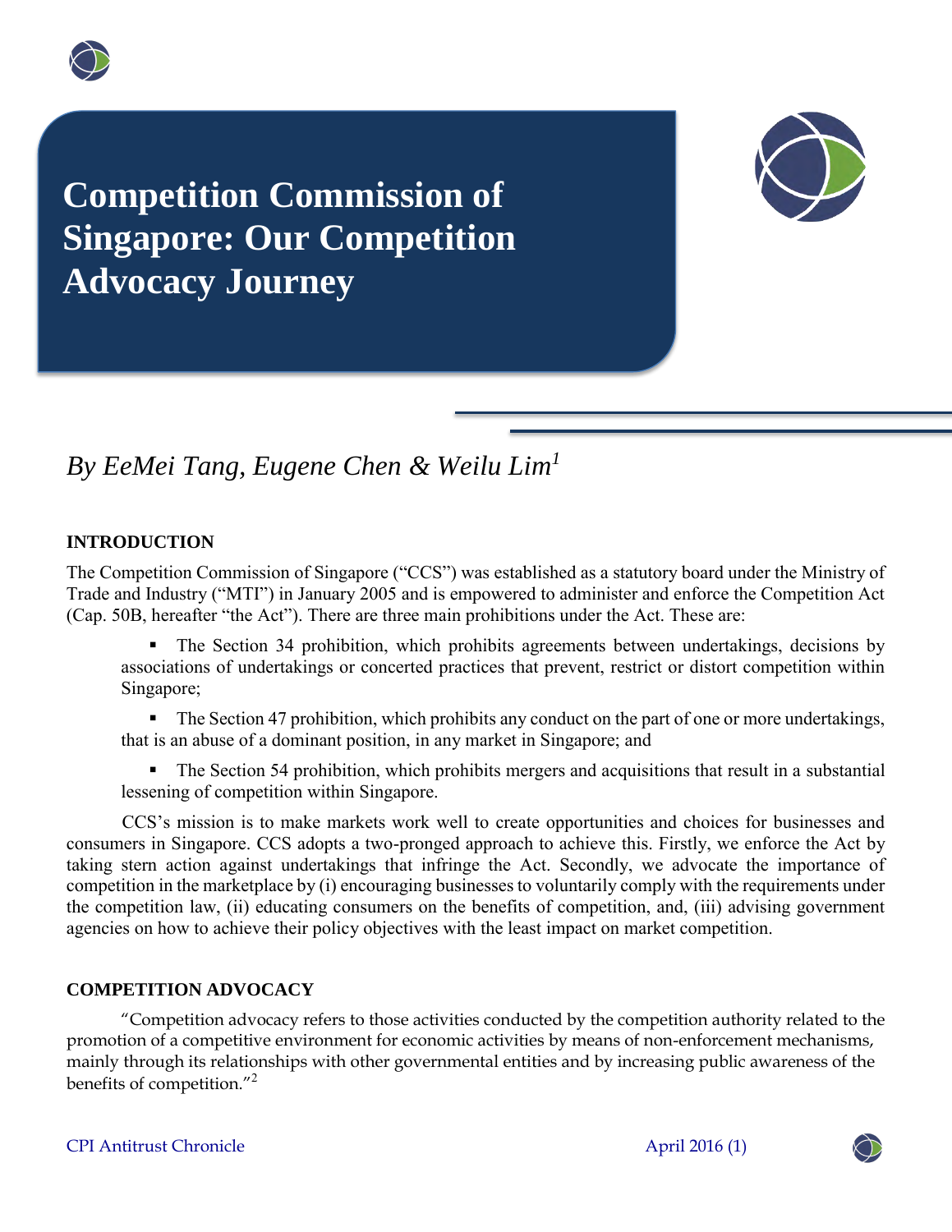

To achieve its mission, CCS's advocacy effort focuses on four key target audiences: 1) the private sector (i.e. local businesses and competition practitioners); 2) the general public; 3) the public sector (i.e. government agencies) and; 4) overseas competition authorities.

# *A. Outreach To The Private Sector*

# 1. Local Businesses

As enforcer of the Act, CCS is aware that concepts within competition law may be new to some businesses. CCS therefore strives to ensure that the business community is aware of the importance of competition law compliance, that there is broad engagement with different business groups and trade associations through talks and exhibitions, and pertinent information on competition compliance is made available as widely as possible and in a timely manner.

In this regard, CCS has set up a dedicated webpage<sup>3</sup> to guide businesses on competition law compliance. A publication on Competition Compliance Program ("CCP") is made available on the webpage. It broadly explains the importance of CCP and how businesses should go about putting together a CCP. To make the publication accessible to more businesses, it is available in both English and Chinese languages. An interactive training module has also been developed for businesses to educate their staff on the "Dos and Don'ts" under the Act.<sup>4</sup> This training module is especially useful for Small and Medium Enterprises ("SMEs")<sup>5</sup> that may struggle to find the necessary expertise and resources to put in place a CCP.

CCS's collaterals serve as another important outreach tool to educate stakeholders on recent developments in competition policy and law ("CPL"). Over the years, CCS has developed various collaterals, which have been well received locally and internationally. Besides the CCP publication, there is a series of manga comics<sup>6</sup> as well as leaflets (available in English and Chinese) covering four different topics, namely the merger notification process, business information exchange as a potential infringement of competition law, and case studies on price-fixing and abuse of dominance cases in Singapore.

To ensure the collaterals remain relevant to businesses, CCS has recently revamped its collaterals and developed new booklets that contain useful information such as the key prohibitions under the Act, and what businesses can do to protect their business.

# 2. Recent Example of CCS's Competition Advocacy to Local Businesses: e-Commerce

E-Commerce activities in Singapore are growing rapidly and the size of Singapore's online retail market was estimated to have reached S\$4.4 billion in 2015, which is four times the size of the market in 2010.<sup>7</sup> However, there is still considerable potential for growth. Online sales account for only 4-5 percent of total retail sales in Singapore whereas in mature e-Commerce markets such as China, UK and the US, online sales account for 10 percent, 13 percent and 6.5 percent of total retail sales respectively.

E-Commerce facilitates the entry and expansion of businesses. In particular, companies are able to use e-Commerce to overcome traditional limitations they face in Singapore, such as rental cost, manpower shortages, and small market size. With e-Commerce, businesses are able to reach a wider pool of customers beyond Singapore's shores.

Given the potential growth of e-Commerce activities in Singapore and the benefits they can bring to local businesses, CCS commissioned a study in 2015<sup>8</sup> to better understand the development and characteristics of e-Commerce, the competition issues that e-Commerce activities can give rise to, as well as the implications of e-Commerce on CPL in Singapore. The key findings were presented at the CCS e-Commerce Seminar held

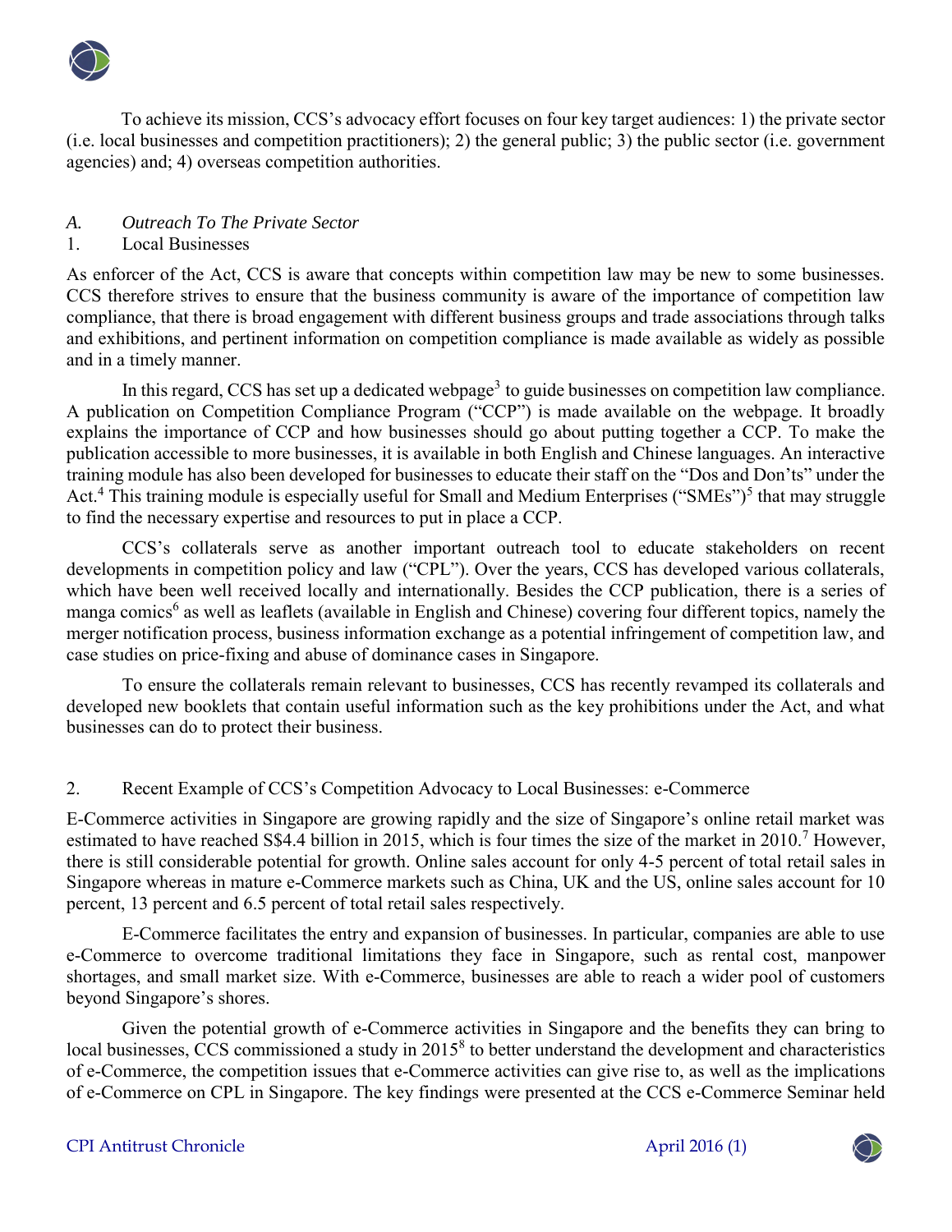

on December 2, 2015.<sup>9</sup> Speakers from public and private sectors provided insights to local businesses on how to ride the e-Commerce wave and navigate the competition landscape in Singapore and regionally. CCS intends to continue its work on how competition policy and law can facilitate the adoption of e-Commerce by businesses and consumers in ASEAN.

# 3. Competition Practitioners (i.e. private practice lawyers and economists)

To cater to stakeholders who require more in-depth understanding of competition law and economics, CCS and the Singapore Academy of Law ("SAL") jointly organized the CCS-SAL Competition Law Seminar in August 2014. The event brought together competition practitioners, government regulators, academia and businesses to exchange views on the challenges, successes and lessons learnt since the introduction of competition law in Singapore, as well as the role of competition law and CCS for the years ahead. Issues such as multi-jurisdictional leniency applications, competition compliance for transnational businesses, as well as fast-track settlements and commitments were debated upon during the seminar.

CCS also regularly organizes roundtables involving competition practitioners, with the aim of facilitating their understanding on how CCS uses competition law and economics in its investigation and enforcement activities as well as to obtain their feedback and views on specific topics. For example, CCS organized a competition economics roundtable in January 2015 to discuss topics such as Vertical Restraints and Most Favored Nation clauses. A legal roundtable was held in March 2015 to obtain feedback on several existing practices as well as new initiatives that CCS was contemplating.

# *B. Outreach To General Public*

To raise the level of awareness of competition law and its benefits among the general public including students, CCS adopted a more creative and accessible approach. CCS has organized three runs of the CCS Animation Contest since 2011. The aim of the contest is to encourage young students and professionals to explain the Act to the public in a creative manner. For example, in 2014, entries to the contest consisted of animation clips explaining the three key prohibitions in the Act.<sup>10</sup>

CCS also organized essay competitions to encourage the public, particularly students, to discover more about competition law. The inaugural CCS-ESS<sup>11</sup> Essay Competition held in 2014, sought to promote awareness and understanding of competition law and to encourage debate on competition policy and issues in Singapore. The essay competition received very good entries from students from pre-university and university levels, as well as entries from private law firms and economic consulting firms.<sup>12</sup> Due to the positive feedback received, CCS will be organizing the CCS-ESS Essay Competition again in 2016, on the topic of Disruptive Innovation.<sup>13</sup>

CCS has also actively leveraged on social media for its outreach efforts. Different social platforms are deployed to cater to different target audiences. For example, Facebook<sup>14</sup>, Twitter<sup>15</sup> and YouTube<sup>16</sup> cater to the general public, while the Competitive Edge e-Newsletter<sup>17</sup> is aimed to reach out to the local business community. The CCS blog  $18$  on the other hand is specifically targeted at competition practitioners or professionals (e.g. competition authorities, lawyers, economists and academics).

Moving forward, CCS intends to quantify the benefits of competition law enforcement to assess how its interventions have led to better outcomes in the market. This will enable the public to better appreciate the purpose and benefits of CCS's interventions and in turn, support CCS's work to create well-functioning markets.

- *C. Advocacy To The Public Sector*
- 1. Importance of Government Advocacy

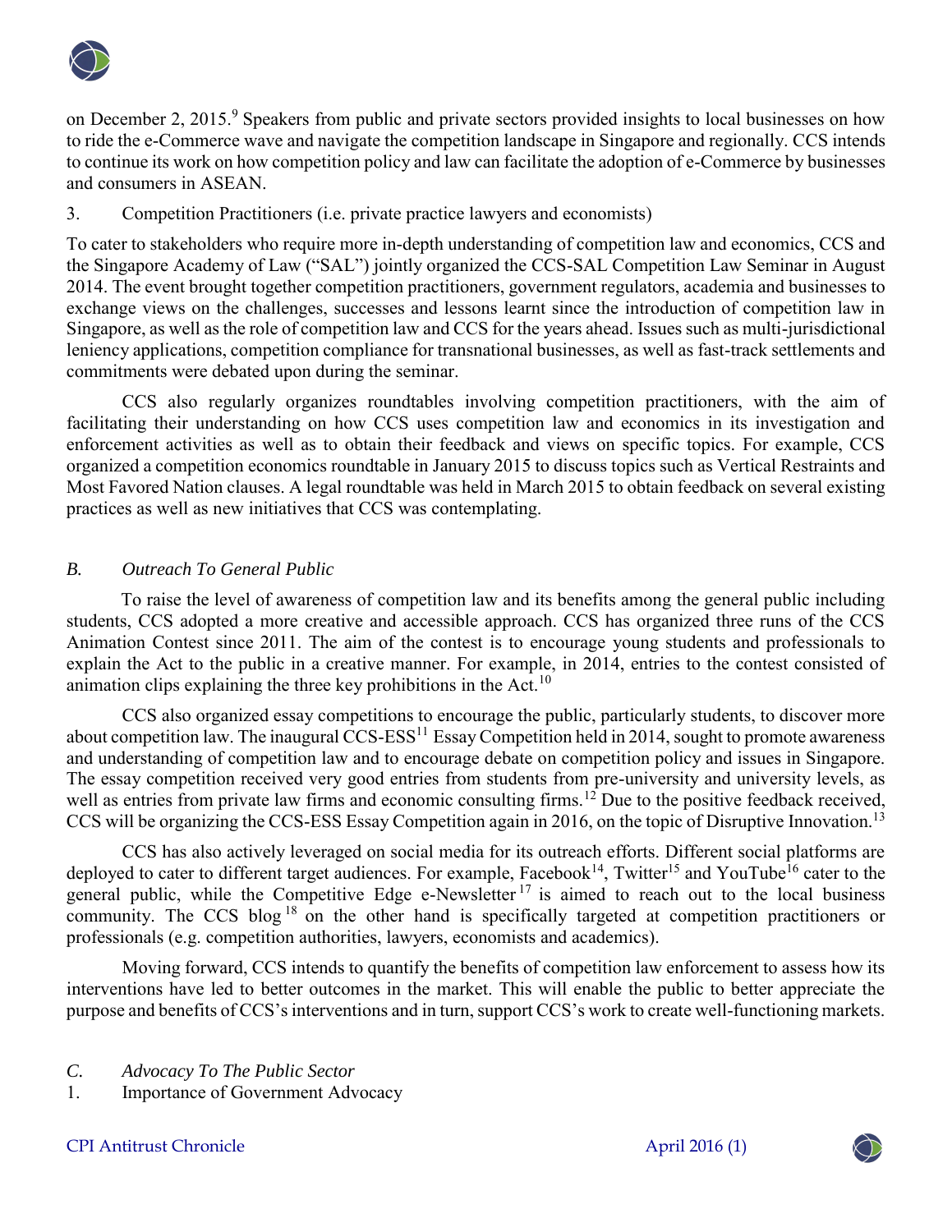

Competition may be impeded, not only by anti-competitive behavior by businesses, but also, inadvertently, by government's participation in markets. The government can participate in markets directly (for example as a seller or buyer) or indirectly (for example through regulation or taxes and subsidies). The way in which the government chooses to participate in markets can bring about different impacts on competition in affected markets. Further, the activities, agreements and conduct of the government and its statutory bodies are generally excluded from the Act.<sup>19</sup> As such, it is of utmost importance that adequate resources are committed on advocacy to government agencies, to ensure that they understand and give due consideration to competition issues arising from their policies and initiatives.

## 2. Policy and Markets Division

CCS has the duty to advise the government agencies on national needs and policies with respect to competition matters. CCS set up the Policy and Markets Division ("PM Division") in January 2014 to dedicate resources on engaging and advising government agencies on competition matters, and to conduct market studies and research projects. With the formation of the new PM Division, CCS has seen a substantial increase in numbers of advisory requests from 8 in 2012/13 to 31 in 2014/15 – almost a fourfold increase.

CCS's government advocacy efforts take many forms – including development of new collaterals, providing competition advice, carrying out joint market studies, organizing seminars for sector regulators to network and share best practices, and conducting technical workshops.

## 3. New Collaterals for Government Officials

CCS has developed new collaterals targeted specially at government officials. As part of the recent revamp of CCS's collaterals, a new booklet – *Competition Act and Government Agencies* targeted at public officers was created. A dedicated webpage for government agencies<sup>20</sup> was also created. The collaterals contain information on how government agencies can approach CCS for advice, how they can go about assessing the competition impact of their initiatives, and examples of CCS's past advice.

#### 4. CCS's Advisories

Over the past years, CCS worked closely with various government agencies to gain a better understanding of the markets they oversee, and to provide competition advice on a wide range of activities within these markets.

### 5. Examples of CCS's Competition Advice to Government Agencies

#### *Advice to MOM and WDA on JobsBank*

In April 2014, the Ministry of Manpower ("MOM") and the Singapore Workforce Development Agency ("WDA") consulted CCS in relation to the proposed new Jobs Bank web portal ("Jobs Bank"), particularly on whether the creation of Jobs Bank will lead to any competition concerns. The Jobs Bank, administered by WDA, is a free service provided to all Singapore-registered employers and local individuals to make job vacancies more visible to local job seekers and allows employers to have access to a larger pool of candidates. The Jobs Bank also supports MOM's Fair Consideration Framework that requires employers to consider Singaporeans fairly for job opportunities.

CCS worked closely with MOM and WDA to better understand the design of Jobs Bank, after which CCS conducted a competition impact assessment to assess how Jobs Bank will affect competition in the online

## CPI Antitrust Chronicle April 2016 (1)

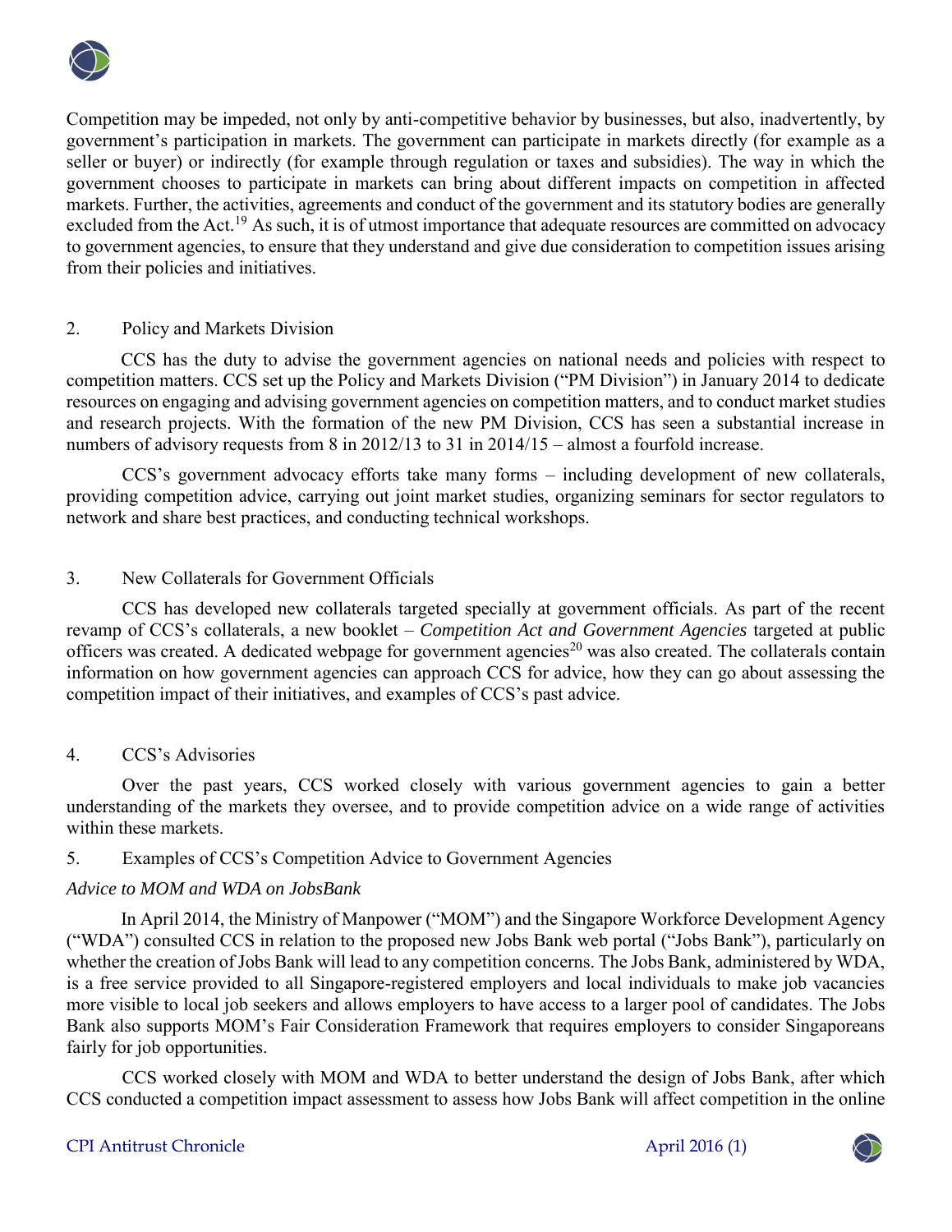

recruitment portal market in Singapore. In its assessment, CCS noted the potential benefits that Jobs Bank may bring. CCS also provided MOM and WDA with several recommendations aimed at maintaining competition in the market, including how information relating to Jobs Bank should be disseminated to the industry, so that no interested parties are unintentionally left out.

*6.* Third-party Taxi Applications Recognized by the International Competition Network and the World Bank Group

CCS's efforts in government advocacy have not gone unnoticed. Singapore was named a winner at the 2014 Competition Advocacy Contest organized by the International Competition Network and the World Bank Group for CCS's work in promoting competition in the taxi industry. CCS had worked together with the Land Transport Authority ("LTA") to facilitate the entry of third-party taxi booking applications (third-party apps), while ensuring that taxi commuters' interests are safeguarded regardless of whether a booking is made through a taxi company or a third-party taxi booking service provider.

Third-party apps help to improve the matching of taxi supply and demand, especially during peak hours. Taxi drivers also benefit by being able to get passengers from varied sources of taxi booking. In formulating its regulatory approach, LTA worked with CCS to assess the competition impact of these third-party taxi booking apps on the taxi industry, as well as how to encourage innovation within the market, while preserving the fundamental tenets of LTA's taxi regulatory policies.

# 7. Market Studies

CCS proactively conducts in-depth market studies in selected markets to better understand the structure and dynamics of these markets, and to identify areas where competition can be improved to benefit both consumers and businesses. The findings of these market studies have been shared with relevant government agencies. For example, CCS shared the findings from its e-Commerce study with the relevant government agencies so that they would have a better appreciation of market development and potential regulatory issues that could impede the growth of e-Commerce businesses in Singapore. CCS also assists government agencies by jointly conducting market studies into specific markets, so that they have the necessary insights and inputs for their policy formulation and review.

# 8. Community of Practice for Competition and Economic Regulations

The Community of Practice for Competition and Economic Regulations ("COPCOMER") was established in December 2013 as an inter-agency platform for CCS, sector competition regulators and other government agencies to share best practices and experiences on competition and regulatory matters.

Together with the Civil Service College and the Public Service Division, CCS facilitates regular activities for the COPCOMER agencies. Some of the activities include hosting an annual gathering for senior representatives from COPCOMER agencies to discuss emerging competition and regulatory issues Singapore faces, seminars for government agencies to share their experiences on competition and regulatory issues, and specialized workshops to equip COPCOMER officers with the necessary technical knowledge. Newsletters are also circulated to COPCOMER agencies regularly to raise awareness on key competition and regulatory developments overseas.

## *D. Outreach to Overseas Competition Authorities*

The open and global nature of Singapore's economy means that Singapore is inextricably tied to developments in the regional and global economy. Against this backdrop, CCS actively participates in and contributes to both regional and international events in the area of CPL. This will enable CCS to forge ties and cooperate with

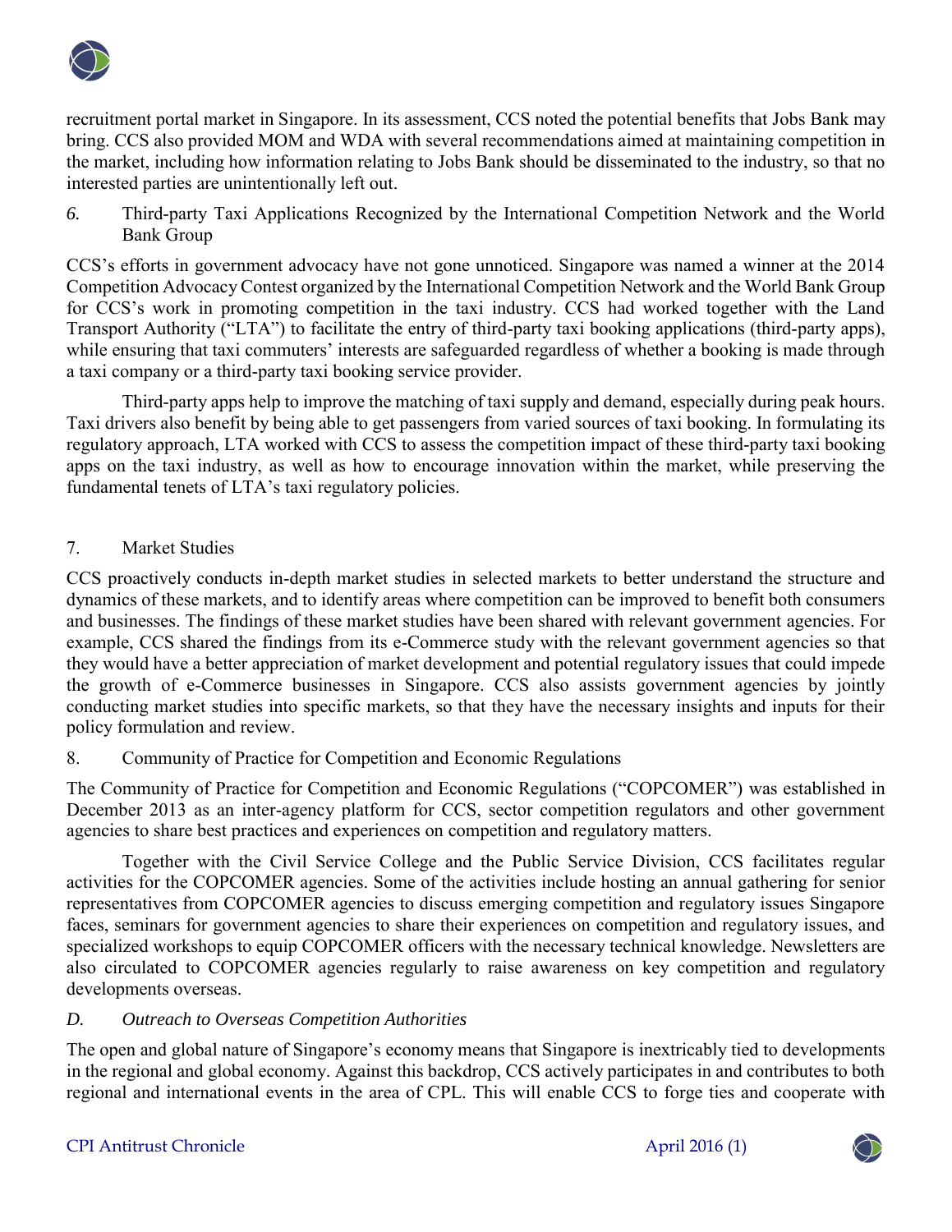

competition authorities overseas to foster a culture of fair competition and compliance and also, to minimize cross-border anti-competitive practices that adversely affect domestic as well as international trade and hinder economic development.

Regionally, CCS has been active since the establishment of the ASEAN Experts Group on Competition (AEGC) in 2008 to serve as an official network for competition agencies and other relevant authorities in ASEAN for the exchange of policy experiences and institutional arrangements on competition policy and law. CCS took on the inaugural chairmanship of AEGC and helped to set up three working groups, which were tasked to look into capacity building for the region, formulating a set of ASEAN Regional Guidelines on CPL and developing a Handbook on CPL in ASEAN for Businesses. CCS also chaired the work group on developing ASEAN Regional Guidelines on CPL, which was completed in 2010 and served as a useful, common reference for all ASEAN Member States (AMSs) on international best practices in CPL development and implementation.

Currently, CCS is chairing the Working Group on Regional Advocacy to develop a toolkit/handbook to guide AMSs on conducting effective advocacy campaigns, with the aim of helping AMSs to more effectively reach out and engage various stakeholder groups in their respective countries. Other recent deliverables of this Working Group include the development and launch of an AEGC regional web portal<sup>21</sup> in 2013 (which serves as a one-stop information center on CPL in all AMSs) and the publication of collaterals to raise public awareness on CPL in the region.

CCS has also contributed to capacity building and technical assistance activities to help AMSs establish and implement CPL. Apart from hosting staff attachments from AMSs in 2013 and 2015, CCS collaborated with the U.S. Federal Trade Commission and the U.S. Department of Commerce to conduct a five-day training program in 2015 for representatives from ASEAN competition authorities, on procedural fairness relating to competition law enforcement. It also hosted various conferences and workshops to exchange CPL experiences among competition authorities in ASEAN, including the Third ASEAN Competition Conference in 2013 and a workshop on promoting competition law compliance in 2014.

On the international front, CCS participates actively in international forums such as the International Competition Network ("ICN"), the Organisation for Economic Cooperation and Development ("OECD") and the Asia-Pacific Economic Cooperation ("APEC") to promote competition policy and law. In June 2015, CCS partnered the OECD-Korea Policy Centre to host a "Leaders Seminar on Advocacy" in Singapore. The objective of the seminar was to help authorities from the Asia Pacific region dealing in competition matters equip themselves with the experience, know-how and tools for advancing the acceptance and promotion of competition policy to various groups of stakeholders in their own economies. The seminar attracted about 50 participants that included senior experts on advocacy, including several heads and former heads of competition authorities.

CCS's regular participation in ICN events also provides it with the opportunity to engage the global competition community and be updated on the latest developments on competition law around the world. In particular, CCS will be hosting the 2016 ICN Annual Conference from 26-29 April in Singapore. This is the first time the ICN Annual Conference will be hosted in Southeast Asia, and takes place in the context of an exciting state of competition law developments in the region over the past few years. This year's ICN Annual Conference includes a Special Plenary on "Building Economic Communities with Competition Policy" that will be led by established panelists. This is particularly meaningful given the establishment of the ASEAN Economic Community in 2015. Also, having the global competition community and ASEAN representatives gathered in Singapore for the Conference to discuss the latest CPL developments will serve as a catalyst to further strengthen the CPL developments in this region.

In addition, CCS is undertaking a special project on government advocacy and disruptive innovations with the assistance of several ICN members.

## CPI Antitrust Chronicle April 2016 (1)

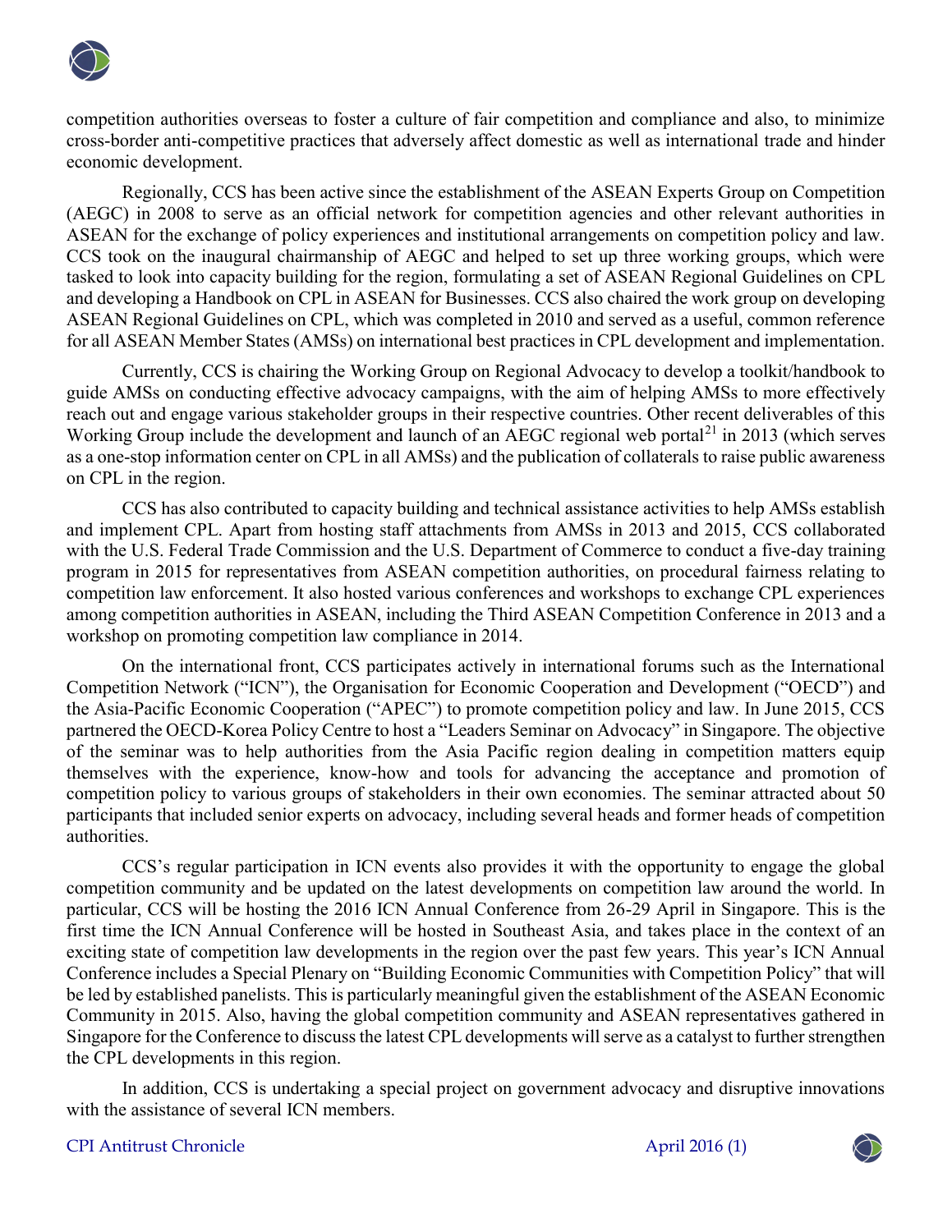

Disruptive innovations refer to new products/services, manufacturing processes and business models that drastically alter markets. While disruptive innovations may give rise to new business opportunities and can help to enhance competition, they may also raise public concerns in areas such as employment, consumer protection, safety and health, which may require government regulations. Hence, disruptive innovations can bring unique challenges to competition authorities by creating tension between regulation and competition policy.

Competition agencies have an important role to play in advocating for regulations that strike a balance between achieving public policy objectives and promoting a conducive environment that enables the entry and expansion of disruptive firms in order to increase competition within these markets. In this regard, the 2016 ICN Special Project led by CCS will survey ICN members on the critical success factors for competition advocacy, the different approaches undertaken for competition advocacy as well as recommended practices for successful competition advocacy with regard to disruptive innovations.

# **CONCLUSIONS**

Even with a decade of advocacy experience under its belt, CCS continues to face challenges moving forward. One of the key challenges is keeping pace with technological advancements and the disruptive changes they bring about in the market. CCS needs to understand these market changes so that it can ensure that its analytical frameworks remain sufficiently robust. At the same time, it needs to be knowledgeable about these new advancements so that it will remain a credible advocate to different stakeholders.

The CCS will be conducting its Stakeholder Perception Survey ("SPS")<sup>22</sup> in 2016 to do a "dip-stick" test among various key stakeholder groups to gauge their CPL awareness level and the general competition culture in Singapore. The SPS also helps to identify areas for improvement in terms of outreach/advocacy. To this end, CCS will continue to develop and implement various engagement platforms with various stakeholder groups to garner support for its work.